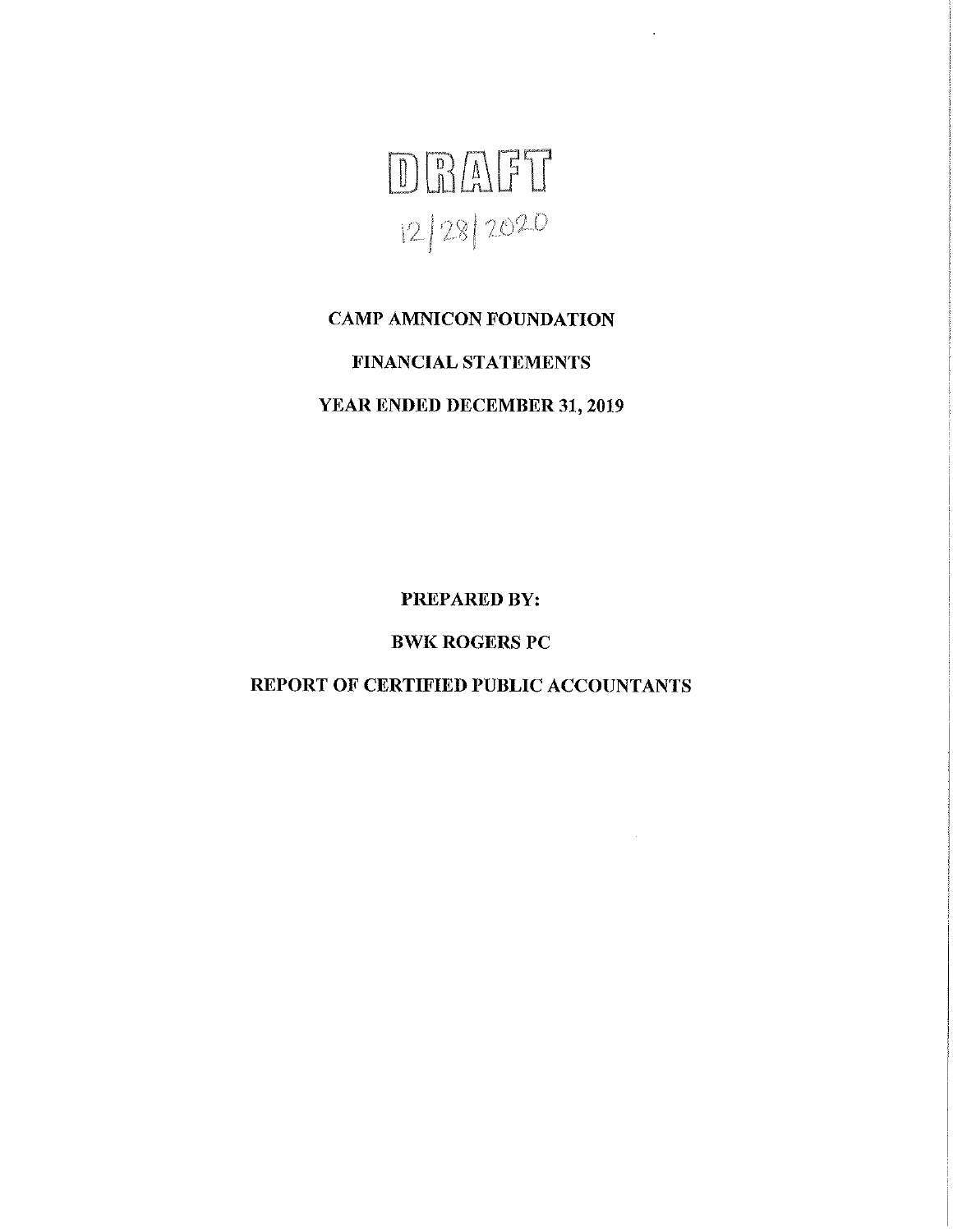# TABLE OF CONTENTS

| <b>Financial Statements</b> |
|-----------------------------|
|                             |
|                             |
|                             |
|                             |
|                             |

÷,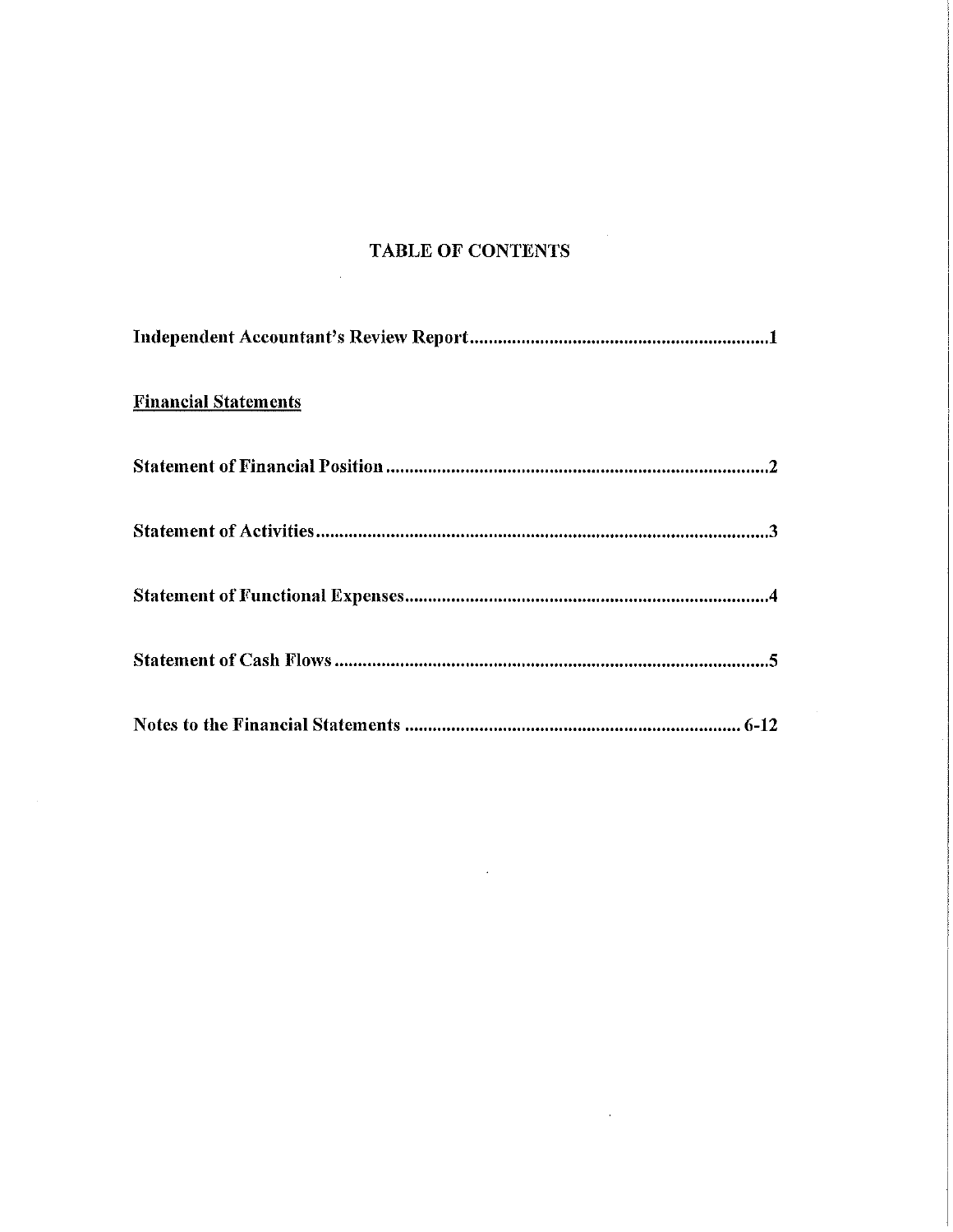

### INDEPENDENT ACCOUNTANT'S REVIEW REPORT

To the Board of Directors Camp Amnicon Foundation

We have reviewed the accompanying financial statements of Camp Amnicon Foundation (a nonprofit organization), which comprise the statement of financial position as of December 31, 2019, and the related statements of activities, functional expenses, and cash flows for the year then ended, and the related notes to the financial statements. A review includes primarily applying analytical procedures to management's financial data and making inquiries of management. A review is substantially less in scope than an audit, the objective of which is the expression of an opinion regarding the financial statements as a whole. Accordingly, we do not express such an opinion.

### Management's Responsibility for the Financial Statements

Management is responsible for the preparation and fair presentation of the financial statements in accordance with accounting principles generally accepted in the United States of America; this includes the design, implementation, and maintenance of internal control relevant to the preparation and fair presentation of financial statements that are free from material misstatement whether due to fraud or error.

#### Accountant's Responsibility

Our responsibility is to conduct the review engagement in accordance with Statements on Standards for Accounting and Review Services issued by the Accounting and Review Services Committee of the AICPA. Those standards require us to perform procedures to obtain limited assurance as a basis for reporting whether we are aware of any material modifications that should be made to the financial statements for them to be in accordance with accounting principles generally accepted in the United States of America. We believe that the results of our procedures provide a reasonable basis for our conclusion.

#### Accountant's Conclusion

Based on our review, we are not aware of any material modifications that should be made to the accompanying financial statements in order for them to be in accordance with accounting principles generally accepted in the United States of America.

[Date TBD]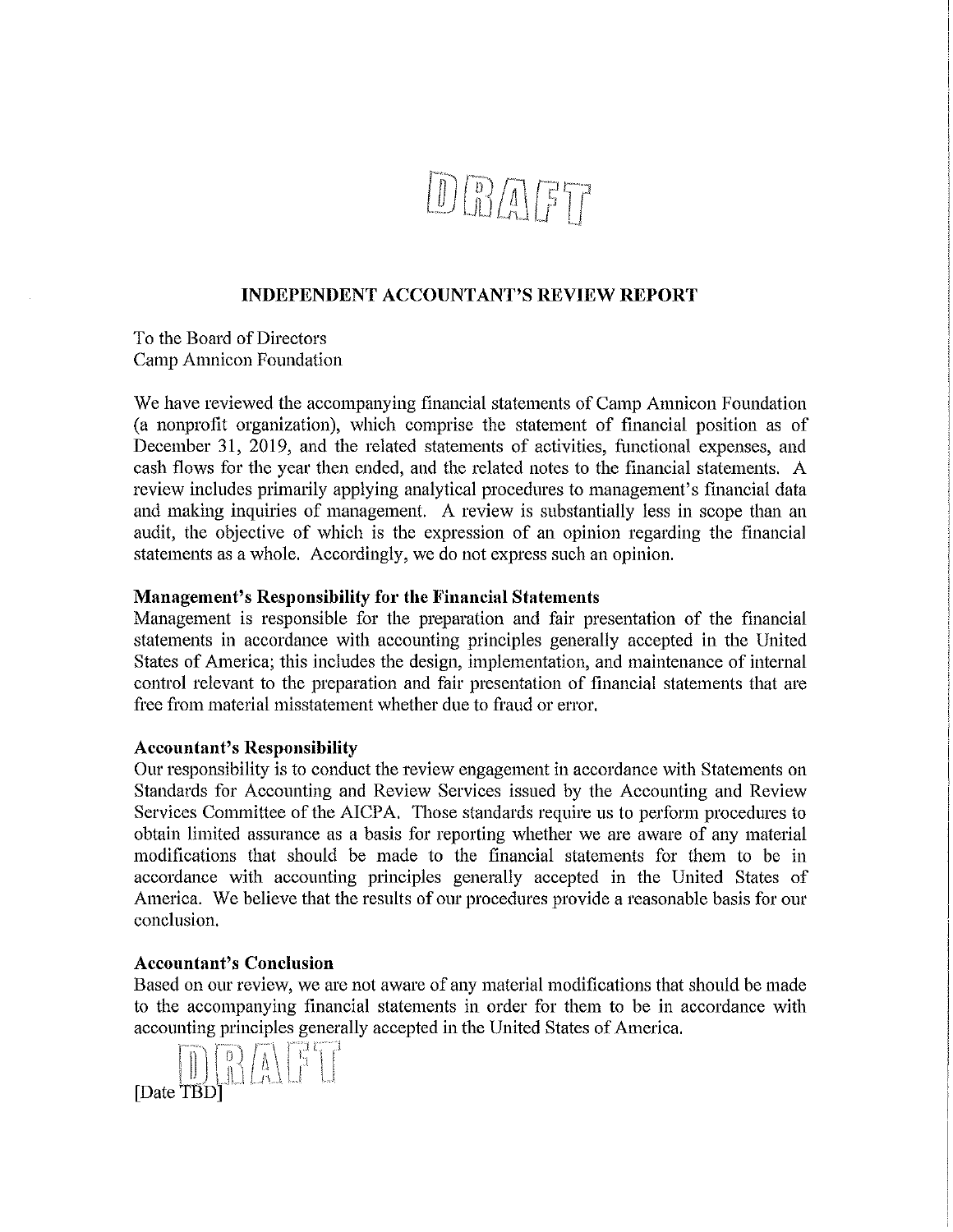# CAMP AMNICON FOUNDATION STATEMENT OF FINANCIAL POSITION DECEMBER 31, 2019

| <b>ASSETS</b>                     |             |
|-----------------------------------|-------------|
| Current Assets                    |             |
| Cash and Cash Equivalents         | \$171,200   |
| <b>Total Current Assets</b>       | 171,200     |
| Investments                       | 285,178     |
| Fixed Assets, net of Accumulated  |             |
| Depreciation of \$601,047         | 472,525     |
| <b>Total Assets</b>               | \$928,903   |
| <b>LIABILITIES AND NET ASSETS</b> |             |
| <b>Current Liabilities</b>        |             |
| <b>Accounts Payable</b>           | \$<br>5,976 |
| <b>Accrued Expenses</b>           | 3,015       |
| Deferred Revenue                  | 16,967      |
| <b>Total Current Liabilities</b>  | 25,958      |
| Net Assets                        |             |
| Without Donor Restrictions        | 902,945     |
| Total Liabilities and Net Assets  | \$928,903   |

See accompanying notes and independent accountant's review report.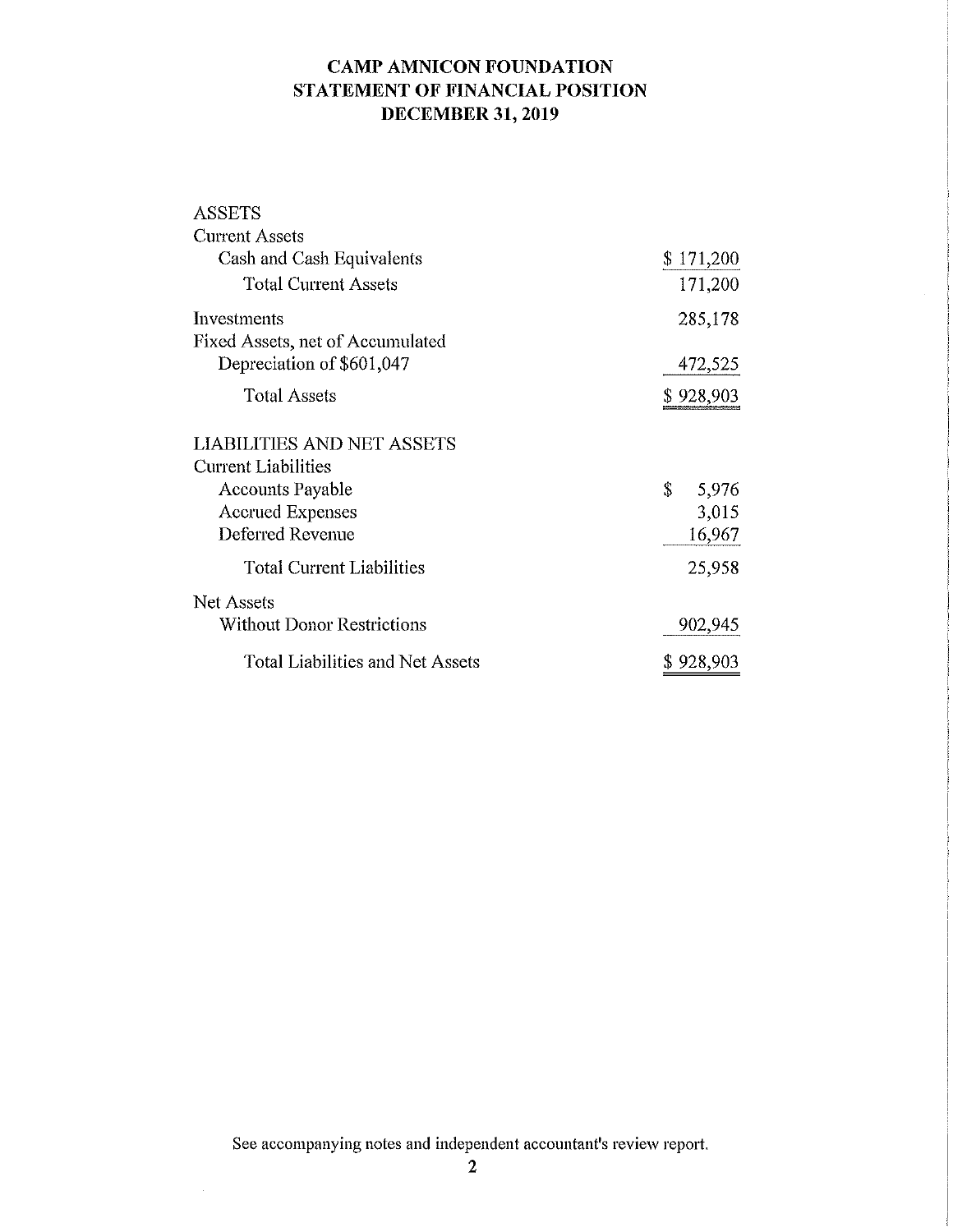# CAMP AMNICON FOUNDATION STATEMENT OF ACTIVITIES YEAR ENDED DECEMBER 31, 2019

| Support and Revenue Without Donor Restrictions                                                      |                                    |
|-----------------------------------------------------------------------------------------------------|------------------------------------|
| Contributions                                                                                       | \$<br>285,635                      |
| Gross Special Event Revenue<br>Less: Cost of Direct Benefits to Donors<br>Net Special Event Revenue | 27,403<br>(4,774)<br>22,629        |
|                                                                                                     |                                    |
| Program Service Revenue<br>Merchandise Sales<br>Less: Cost of Goods Sold<br>Net Merchandise Sales   | 119,320<br>2,341<br>(2,076)<br>265 |
| Investment Income, Net<br>Miscellaneous Income                                                      | 59,033<br>5,378                    |
| Total Support and Revenue Without Donor Restrictions                                                | 492,260                            |
| Expenses<br>Program Services                                                                        | 311,814                            |
| <b>Supporting Services:</b><br>Management & General<br>Fundraising                                  | 113,067<br>33,340                  |
| <b>Total Supporting Services</b>                                                                    | 146,407                            |
| <b>Total Expenses</b>                                                                               | 458,221                            |
| Change in Net Assets Without Donor Restrictions                                                     | 34,039                             |
| Net Assets Without Donor Restrictions, Beginning of Year                                            | 868,906                            |
| Net Assets Without Donor Restrictions, End of Year                                                  | \$<br>902,945                      |

See accompanying notes and independent accountant's review report.

 $\sim$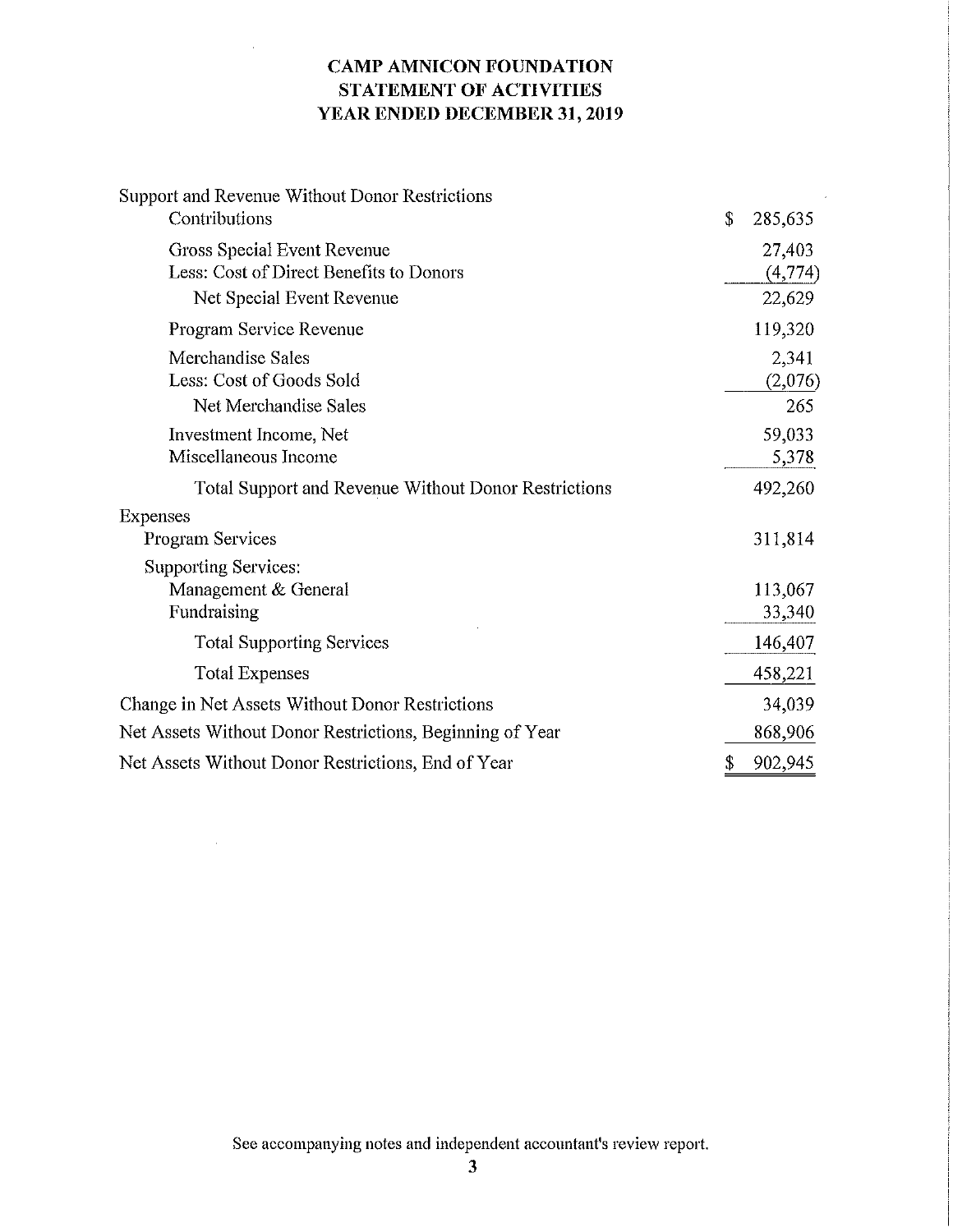# CAMP AMNICON FOUNDATION STATEMENT OF FUNCTIONAL EXPENSESYEAR ENDED DECEMBER 31,2019

|                                        |              |             | <b>Supporting Services</b> |           |           |
|----------------------------------------|--------------|-------------|----------------------------|-----------|-----------|
|                                        | Program      | Management  |                            |           |           |
|                                        | Services     | & General   | Fundraising                | Total     | Total     |
| SALARIES AND RELATED EXPENSES          |              |             |                            |           |           |
| Salaries                               | 92,689<br>\$ | S<br>44,755 | 9,946<br>\$                | \$ 54,701 | \$147,390 |
| Payroll Taxes                          | 8,713        | 4,207       | 935                        | 5,142     | 13,855    |
| <b>Benefits</b>                        | 18,552       | 18,552      | 4,124                      | 22,676    | 41,228    |
| Total Salaries and Related Expenses    | 119,954      | 67,514      | 15,005                     | 82,519    | 202,473   |
| <b>OTHER EXPENSES</b>                  |              |             |                            |           |           |
| Professional Fees                      | 10,165       | 12,069      | 17,200                     | 29,269    | 39,434    |
| Advertising & Promotion                | 3,736        | 2,216       |                            | 2,216     | 5,952     |
| Office Expenses                        | 67,108       | 9,145       | 1,135                      | 10,280    | 77,388    |
| <b>Information Technology</b>          |              | 3,751       |                            | 3,751     | 3,751     |
| Occupancy                              | 44,256       |             |                            |           | 44,256    |
| Travel                                 | 15,014       |             |                            |           | 15,014    |
| Cost of Direct Benefits to Donors      |              |             | 4,774                      | 4,774     | 4,774     |
| Conferences, Conventions & Meetings    | 1,479        | 2,245       |                            | 2,245     | 3,724     |
| Cost of Goods Sold                     | 2,076        |             |                            |           | 2,076     |
| Interest                               |              | 117         |                            | 117       | 117       |
| Depreciation                           | 32,256       |             |                            |           | 32,256    |
| Insurance                              | 13,000       | 4,333       |                            | 4,333     | 17,333    |
| <b>Investment Fees</b>                 |              | 3,449       |                            | 3,449     | 3,449     |
| Dues & Subscriptions                   | 3,711        | 10,280      |                            | 10,280    | 13,991    |
| Miscellaneous                          | 1,135        | 1,397       |                            | 1,397     | 2,532     |
| Total Expenses by Function             | 313,890      | 116,516     | 38,114                     | 154,630   | 468,520   |
| Less Expenses Included with Revenues   |              |             |                            |           |           |
| on the Statement of Activities         |              |             |                            |           |           |
| Cost of Direct Benefits to Donors      |              |             | (4,774)                    | (4,774)   | (4,774)   |
| Cost of Goods Sold                     | (2,076)      |             |                            |           | (2,076)   |
| <b>Investment Fees</b>                 |              | (3, 449)    |                            | (3.449)   | (3, 449)  |
| Total Expenses Included in the Expense |              |             |                            |           |           |
| Section on the Statement of Activities | \$311,814    | \$113,067   | \$<br>33,340               | \$146,407 | \$458,221 |

See accompanying notes and independent accountant's review report.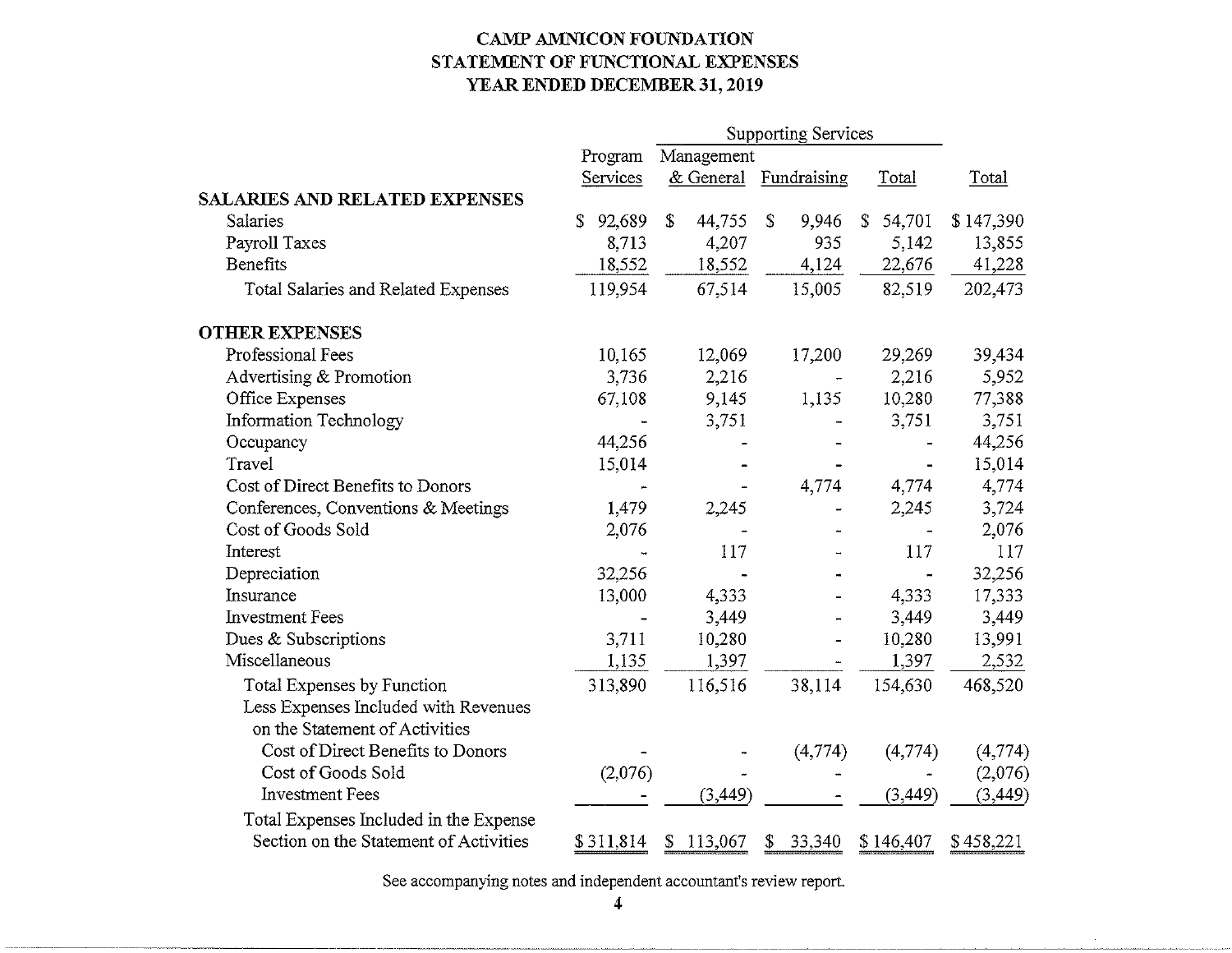# CAMP AMNICON FOUNDATION STATEMENT OF CASH FLOWS YEAR ENDED DECEMBER 31, 2019

 $\sim$ 

| Cash Flows from Operating Activities          |              |
|-----------------------------------------------|--------------|
| Change in Net Assets                          | \$<br>34,039 |
| Adjustments to Reconcile Change in Net Assets |              |
| to Net Cash Provided by Operating Activities: |              |
| Unrealized (Gain) on Investments              | (51, 834)    |
| Depreciation                                  | 32,256       |
| Increase in Accounts Payable                  | 4,358        |
| Increase in Accrued Expenses                  | 3,015        |
| Increase in Deferred Revenue                  | 9,717        |
| Net Cash Provided by Operating Activities     | 31,551       |
| <b>Cash Flows from Investing Activities</b>   |              |
| Purchase of Investments                       | (43,099)     |
| Sale of Investments                           | 201,497      |
| Purchase of Fixed Assets                      | (113,070)    |
| Net Cash Provided by Investing Activities     | 45,328       |
| Net Increase in Cash and Cash Equivalents     | 76,879       |
| Cash and Cash Equivalents, Beginning of Year  | 94,321       |
| Cash and Cash Equivalents, End of Year        | \$171,200    |

See accompanying notes and independent accountant's review report.

 $\mathcal{L}_{\mathcal{A}}$ 

 $\epsilon$ 

5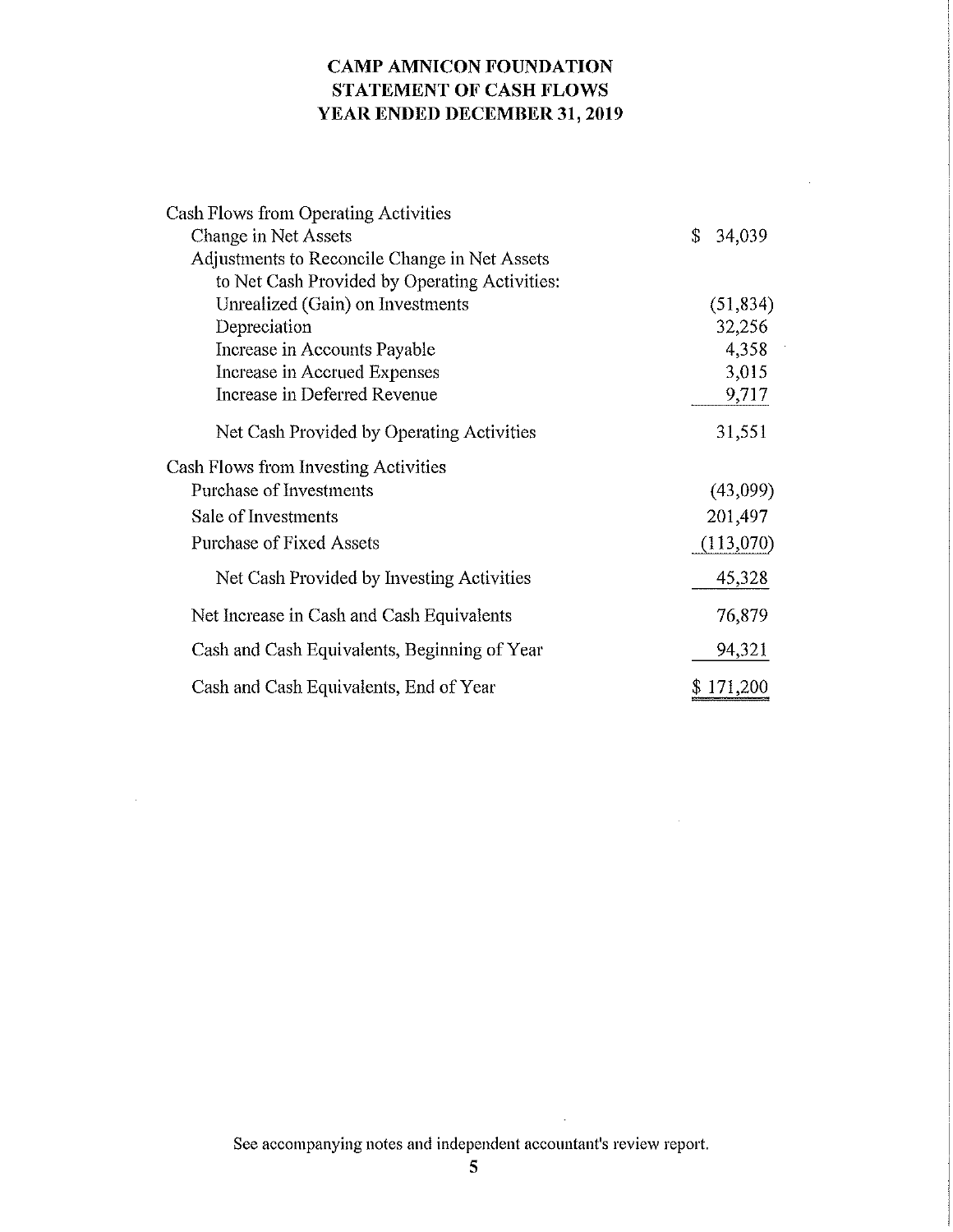## NOTE 1. SUMMARY OF ACTIVITIES AND SIGNIFICANT ACCOUNTING POLICIES

### Organization

Camp Amnicon Foundation (the Foundation) is a wilderness adventure camp that offers year-round wilderness trips and retreats. The Foundation's mission is to welcome everyone into unique experiences of community and adventure, equipping people to step outside their comfort zones and experience God's grace. The Foundation offers adventure trips, group retreats, and personal cabins on a rustic and secluded site that sits on the Wisconsin south shore of Lake Superior.

### Summary of Significant Accounting Policies

### Basis of Accounting

The accompanying financial statements have been prepared on the accrual basis of accounting and accordingly, reflect significant receivables, payables, and other liabilities.

#### Cash and Cash Equivalents

Cash and cash equivalents include all money in banks and highly liquid investments with maturity dates of less than three months. The carrying value of cash and cash equivalents approximates fair value because of the short maturities of those financial instruments. At times, cash and cash equivalents may be in excess of FDIC limits. The Foundation has not experienced any losses in such accounts.

#### Investments

Investments are generally recorded at fair value based upon quoted market prices, when available, or estimates of fair value. Donated assets are recorded at fair value at the date of donation, or, if sold immediately after receipt, at the amount of sales proceeds received (which are considered a fair measure of the value at the date of donation). Those investments for which fair value is not readily determinable are carried at cost or, if donated, at fair value at the date of donation, or if no value can be estimated, at a nominal value. Um-ealized gains and losses are included in the Statement of Activities. The investments may involve investment risks, including possible loss of principal invested.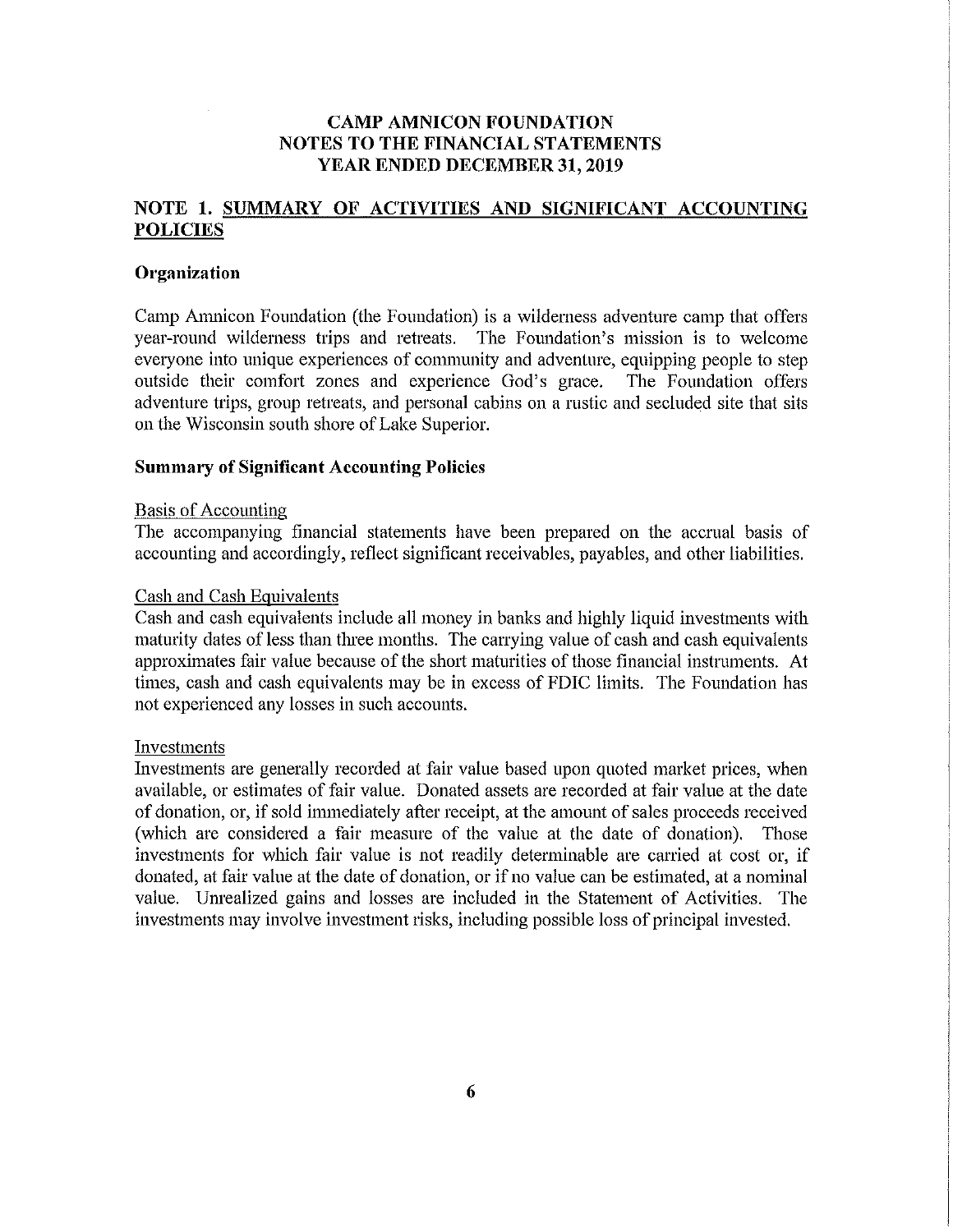## NOTE 1. SUMMARY OF ACTIVITIES AND SIGNIFICANT ACCOUNTING POLICIES (CONTINUED)

### Fixed Assets

All major expenditures for furniture, equipment, and building improvements over \$2,000 are capitalized at cost. Contributed items are recorded at fair market value at date of donation. Depreciation is provided through the use of the straight-line method over the useful life of the asset, ranging from three to thirty-nine years. When the Foundation commits to the disposal or abandonment of equipment, the assets are written off or down to the net realizable value. The cost of maintenance and repairs is charged to expense as incurred. Significant renewals or betterments are capitalized.

### Classification of Net Assets

Net assets, revenues, gains, and losses are classified based on the existence or absence of donor- or grantor-imposed restrictions. Accordingly, net assets and changes therein are classified and reported as follows:

- $\overline{Net}$  Assets Without Donor Restrictions Net assets available for use in general operations and not subject to donor (or certain grantor) restrictions.
- Net Assets With Donor Restrictions  $-$  Net assets subject to donor- (or certain grantor") imposed restrictions. Some donor-imposed restrictions are temporary in nature, such as those that will be met by the passage of time or other events specified by the donor. The Foundation reports contributions restricted by donors as increases in net assets without donor restrictions if the restrictions expire (that is, when a stipulated time restriction ends or purpose restriction is accomplished) in the reporting period in which the revenue is recognized. All other donorrestricted contributions are reported as increases in net assets with donor restrictions, depending on the nature of the restrictions. When a restriction expires, net assets with donor restrictions are reclassified to net assets without donor restrictions and reported in the Statement of Activities as net assets released from restrictions. The Foundation had no Net Assets With Donor Restrictions at December 31, 2019.

### Support and Revenue Recognition

Revenue is recognized when earned. Program service fees and payments under costreimbursable contracts received in advance are deferred to the applicable period in which the related services are performed or expenditures are incurred, respectively. Contributions are recognized when cash, securities or other assets, an unconditional promise to give, or notification of a beneficial interest is received. Conditional promises to give are not recognized until the conditions on which they depend have been substantially met.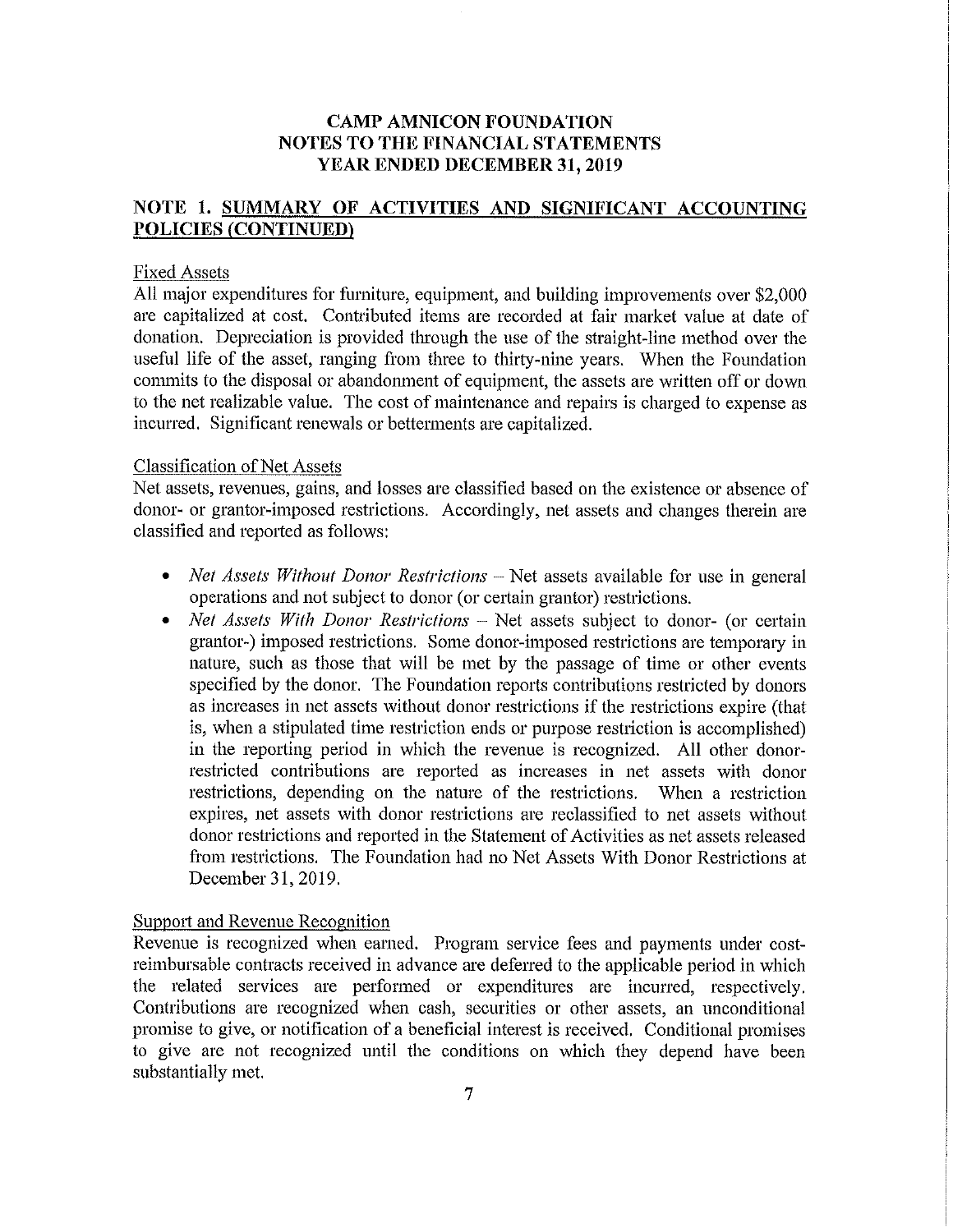### NOTE 1. SUMMARY OF ACTIVITIES AND SIGNIFICANT ACCOUNTING POLICIES (CONTINUED)

### Donated Material and Services

Contributed services are recorded as contributions, at fair value, when the service creates or enhances a non-fmancial asset or donation. Some unpaid volunteers have made contributions of their time to the Foundation's programs. The value of this contributed time is not reflected in these statements since it does not meet the requirements for recognition in the financial statements.

### Advertising Costs

Advertising costs are expensed as incurred and totaled \$5,952 during the year ended December 31,2019.

#### Functional Allocation of Expenses

The costs of providing program and other activities have been summarized on a functional basis in the Statement of Activities. The Statement of Functional Expenses presents the natural classification detail of the expenses by function. Accordingly, certain costs have been allocated among the program and supporting services benefited.

#### Tax-Exempt Status

The Foundation's activities are generally exempt from federal and state income taxes under Section  $501(c)(3)$  of the Internal Revenue Code. Since the Foundation is exempt from federal and state income tax liability, no provision is made for current or deferred income tax expense. The Foundation is not a private foundation. Management has determined that the Foundation is not subject to unrelated business income tax. Management is not aware of any transactions that would impact the Foundation's taxexempt status.

The Foundation follows the guidance of the Accounting Standards Codification (ASC) 740, Accounting for Income Taxes, related to uncertainties in income taxes, which prescribes a threshold of more than likely than not for recognition and derecognition of positions taken or expected to be taken in a tax return. For the year ended December 31, 2019, management of the Foundation is not aware of any material uncertain tax positions.

All tax-exempt entities are subject to review and audit by federal, state, and other applicable agencies. Such agencies may review the taxability of unrelated business income, or the qualification of the tax-exempt entity under the Internal Revenue Code and applicable state statutes. For federal tax purposes, the tax returns remain open for possible examination for a period of three years after the respective filing deadlines of those returns.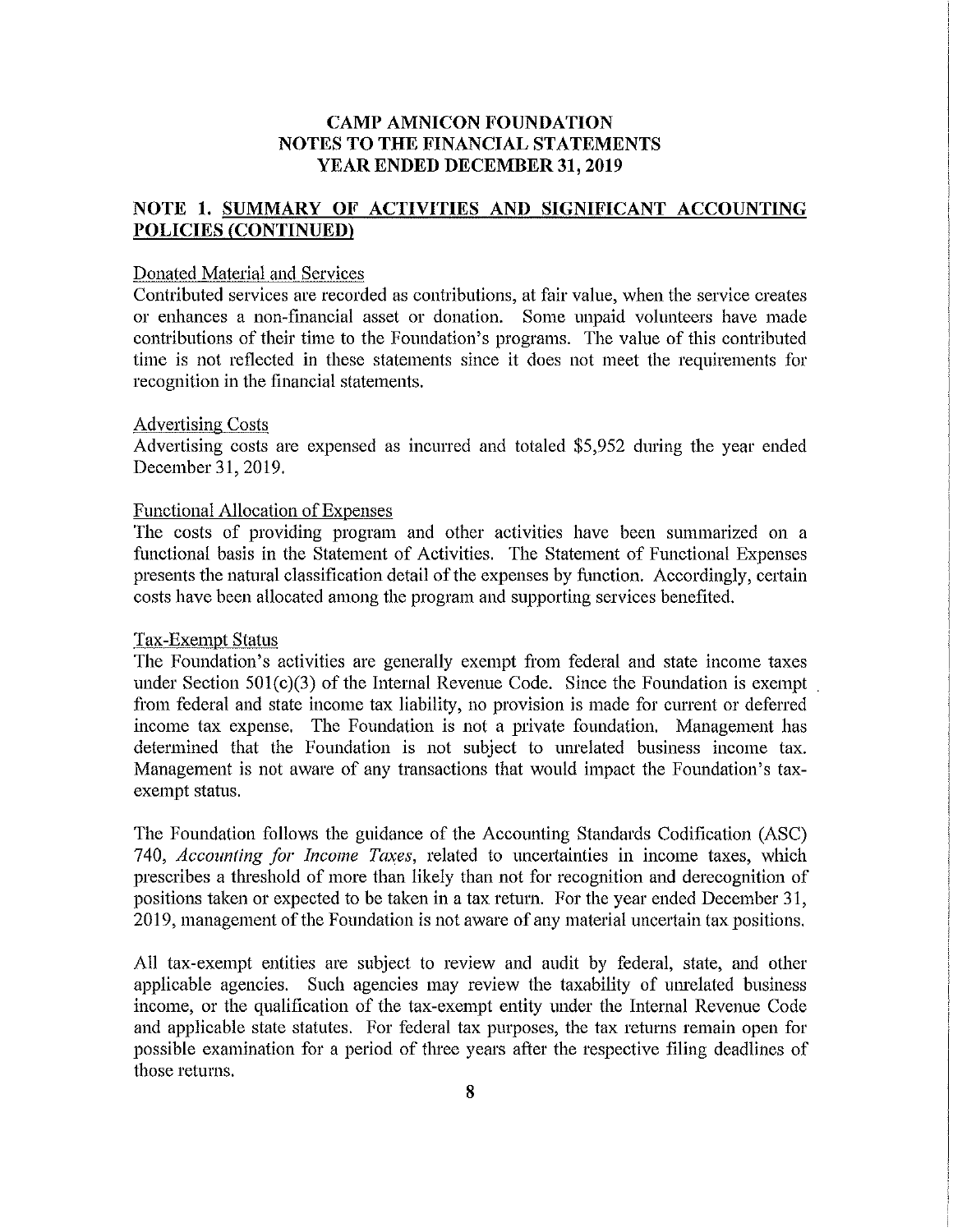## NOTE 1. SUMMARY OF ACTIVITIES AND SIGNIFICANT ACCOUNTING POLICIES (CONTINUED)

### Estimates

The preparation of financial statements in conformity with accounting principles generally accepted in the United States of America requires management to make estimates and assumptions that affect the reported amounts of assets and liabilities and disclosure of contingent assets and liabilities at the date of the financial statements and the reported amounts of revenues and expenses during the reporting period. Actual results could differ from the estimates, and those differences could be material.

### Financial Instruments and Credit Risk

The Foundation manages deposit concentration risk by placing cash, money market accounts, and certificates of deposit with financial institutions believed to be creditworthy. At times, amounts on deposit may exceed insured limits or include uninsured investments in money market mutual funds. To date, the Foundation has not experienced losses in any of these accounts. Investments are made by diversified investment managers whose performance is monitored by the Foundation and the Board of Directors. Although the fair values of investments are subject to fluctuation on a yearto-year basis, the Foundation and the Board believe that the investment policies and guidelines are prudent for the long-term welfare of the Foundation.

#### Subsequent Events

The Foundation has evaluated subsequent events through the date the financial statements were issued, [Date TBD]. The COVID-19 outbreak in the United States has caused business disruption. While the disruption is currently expected to be temporary, there is considerable uncertainty around the duration. Therefore, the Foundation expects this matter to negatively impact its operating results. However, the related financial impact and duration cannot be reasonably estimated at this time. There are no additional subsequent events required to be disclosed in accordance with accounting standards.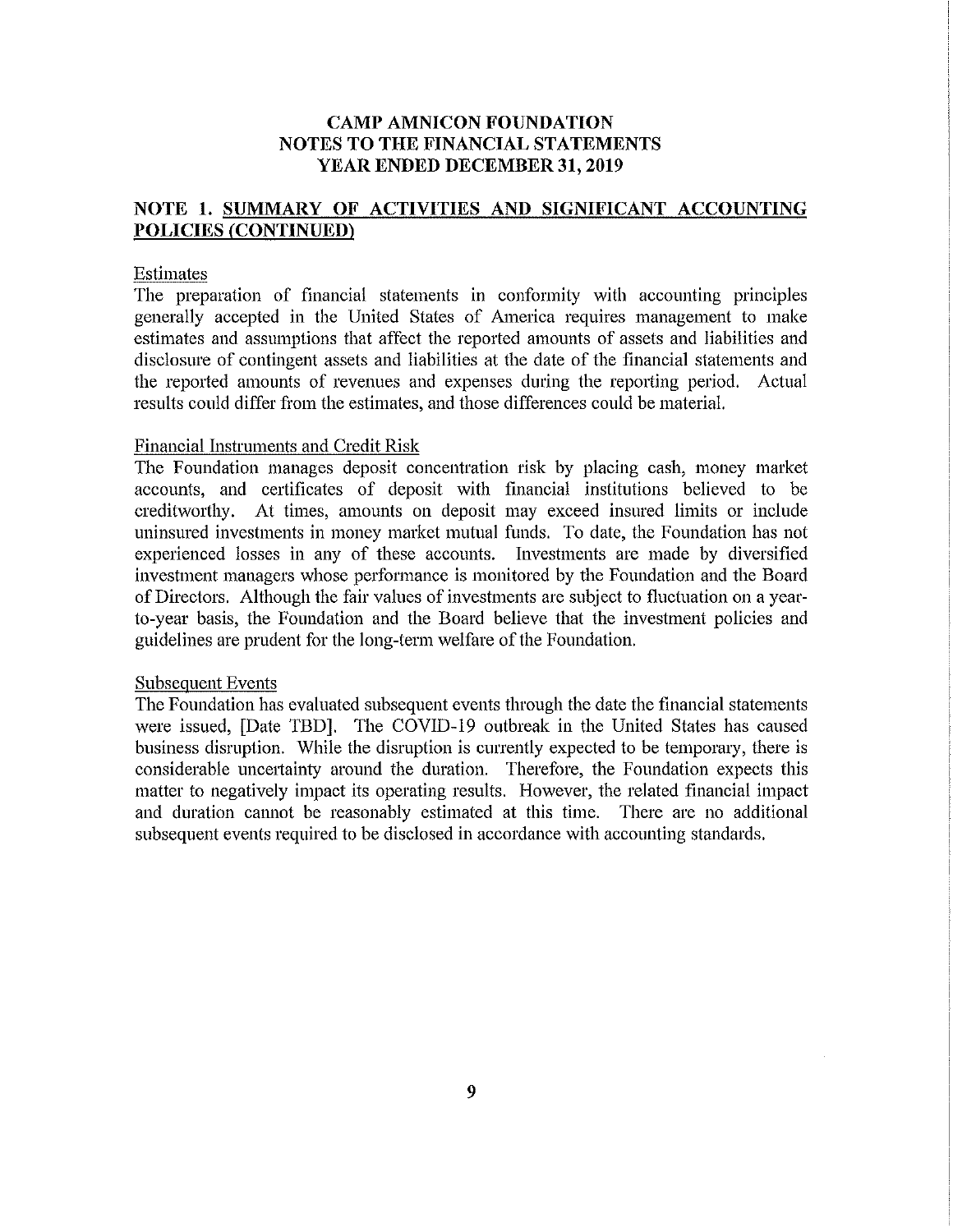### NOTE 2. LIQUIDITY AND AVAILABILITY

The Foundation has a policy to structure its financial assets to be readily available as its general expenditures, liabilities, and other obligations come due. The Foundation's financial assets as of December 31, 2019 are comprised of the cash and cash equivalents total of \$171,200. The Foundation regularly monitors liquidity required to meet its operating needs and other commitments. In addition to financial assets available to meet general expenditures over the next 12 months, the Foundation can easily liquidate its investments in order to balance the budget. The Foundation anticipates collecting sufficient revenue or liquidating a portion of its investments to cover general expenditures.

### NOTE 3. FAIR VALUE

Camp Amnicon Foundation adopted Financial Accounting Standards Board Accounting Standards Codification Topic 820, Fair Value Measurements and Disclosures ("ASC 820"). In accordance with ASC 820, "fair value" is defined as the price that an organization would receive upon selling an investment in an orderly transaction to an independent buyer in the principal or most advantageous market for the investment. Various inputs are used in determining the value of investments. ASC 820 established a three-tier hierarchy of inputs to establish a classification of fair value measurements for disclosure purposes. The three-tier hierarchy of inputs is summarized in these three broad levels:

Level  $1 -$  Quoted prices in active markets for identical investments. Level  $2 -$  Other significant observable inputs (including quoted prices for similar investments, interest rates, prepayment speeds, credit risk, etc.) Level 3 – Significant unobservable inputs.

The US equities, taxable fixed income, and mixed assets held by Camp Amnicon Foundation at December 31, 2019 are Level 1 assets valued using a market approach. There were no changes in the valuation techniques during the year.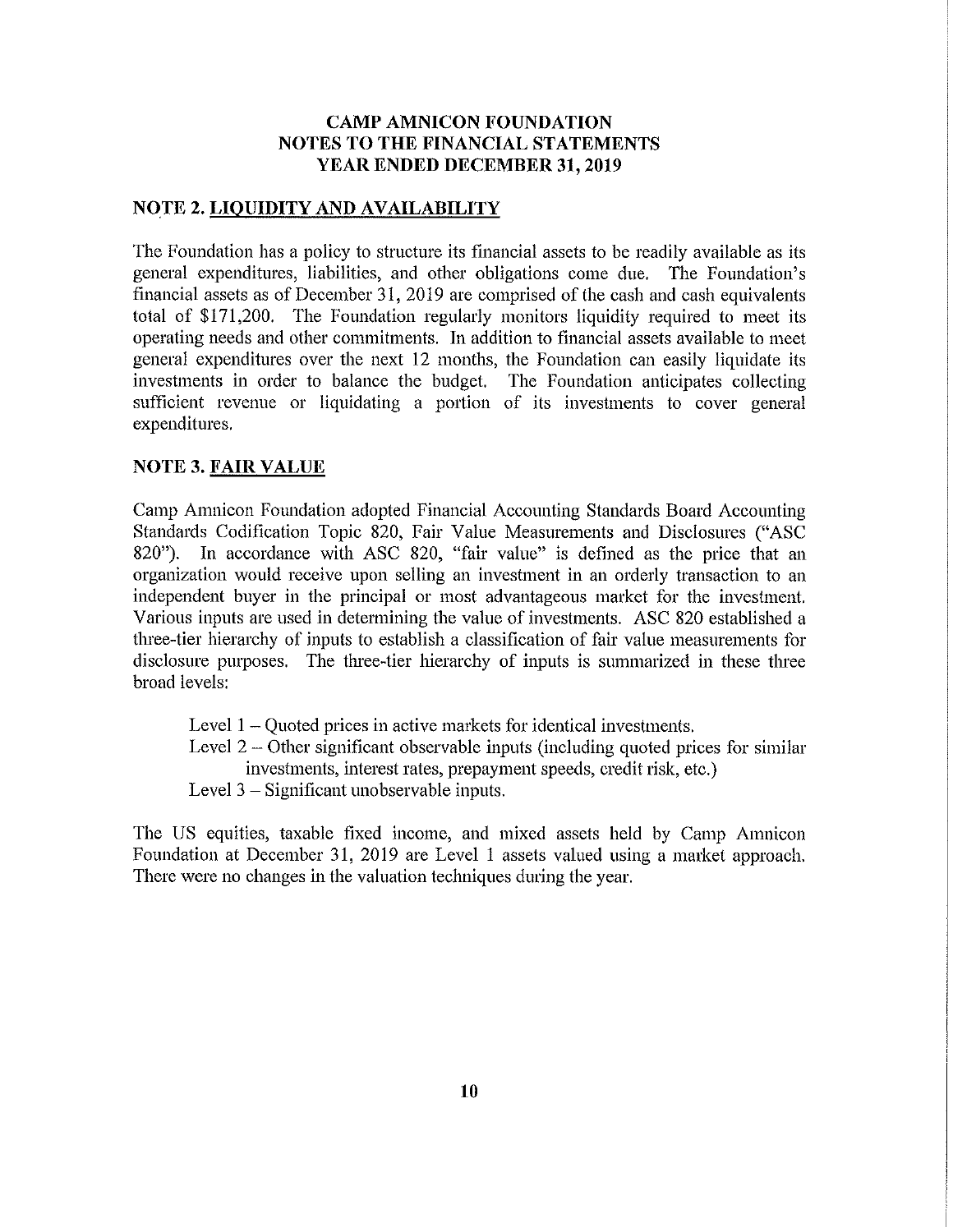# NOTE 4. INVESTMENTS

The Foundation's investments are stated at fair value based on quoted prices in active markets (all Level 1 measurements) and consist of the following at December 31, 2019:

| US Equities              | \$175,999 |
|--------------------------|-----------|
| Taxable Fixed Income     | 50,988    |
| Mixed Assets             | 58.191    |
| <b>Total Investments</b> | \$285,178 |

The components of total investment income for the year ended December 31, 2019 is as follows:

| Unrealized Gains       | \$51,834 |
|------------------------|----------|
| Interest and Dividends | 7,858    |
| <b>Realized Gains</b>  | 2,790    |
| Less: Investment Fees  | (3,449)  |
| Investment Income, Net | \$59.033 |

### NOTE 5. FIXED ASSETS

Fixed assets consist of the following at December 31,2019:

| Buildings and Improvements    | 679,157    |
|-------------------------------|------------|
| Furniture and Equipment       | 136,525    |
| Land                          | 35,223     |
| Ground Improvements           | 100,723    |
| <b>Vehicles and Trailers</b>  | 121,944    |
| <b>Total Fixed Assets</b>     | 1,073,572  |
| Less Accumulated Depreciation | (601, 047) |
| Fixed Assets, Net             | 472.525    |

Depreciation expense of \$32,256 was recorded for the year ended December 31, 2019.